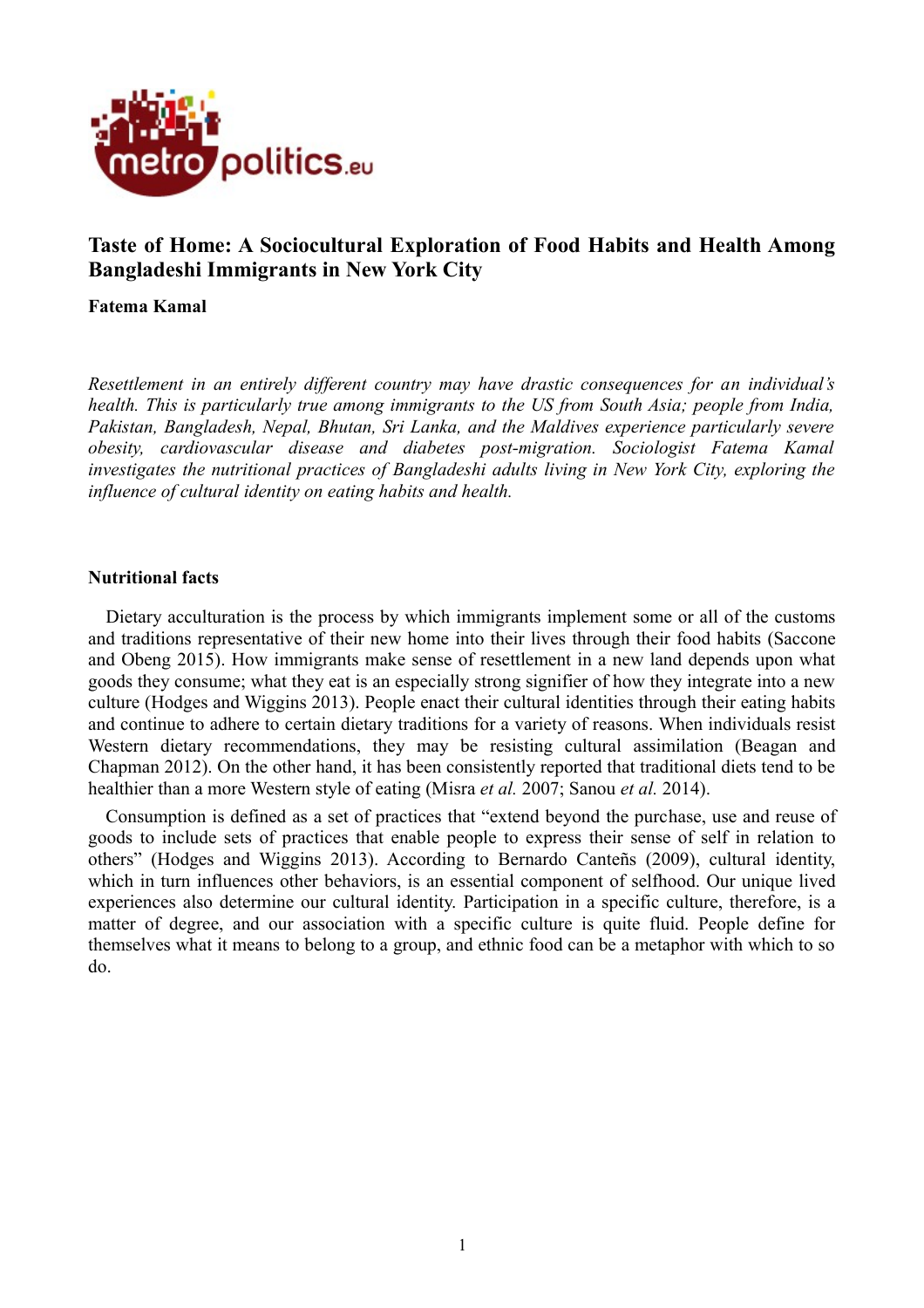**Figure 1. Bangladeshi neighborhood on 37th Avenue, Jackson Heights, Queens, New York City**



Source: Google Street View.

Throughout 2017/2018, I conducted interviews with 24 Bangladeshi adults living in Jackson Heights and the Bronx. The former is a neighborhood in the northwestern part of Queens, and I chose it specifically because of its large, concentrated South Asian population. I walked up to random strangers on the streets and inside shops and restaurants in an area spanning about four blocks. Most of them agreed to speak to me after I explained my research. The majority of my informants were men, as women were not as willing or eager to reveal information about themselves. I also interviewed individuals inside a private medical practice in the Bronx, in the Parkchester area.<sup>[1](#page-1-0)</sup> The ways in which informants related to food on a daily basis can be classified along several axes: in terms of their sense of post-migration loss of culture and familial/geographical connection; in terms of their attempts to maintain ethnic identity; and in terms of the struggle to maintain all aspects of their health in a new cultural environment.

#### **Food and longing for home**

Many informants voiced frustrations that their expectations of America fell far short of reality. They admitted, with more than a touch of regret, that America was not the "dream country" they had been hoping to find. One of my informants, Shiv, who came from a well-to-do family, taught for a few months at a college in Bangladesh after completing his master's degree in education. He later applied for and attained the DV, or Diversity Visa, $2$  to come to the US and thus took the opportunity. But when he arrived, he faced difficulties finding work, and struggles to make ends meet working in a gift shop.

<span id="page-1-0"></span><sup>1</sup> My research is exploratory and seeks to investigate the connection between food and culture, and the subsequent nutritional impact upon immigrants' health. I did not set out to prove a hypothesis, but to observe patterns and offer nascent interpretations. All interviews were done in Bengali, which I simultaneously translated to English while transcribing, before coding them for themes using *ATLAS.ti*. I loosely followed an interview guide that included questions about culture, the immigrant experience, food habits, and self-perceptions of health. I situate my findings within the broader framework of multiple theories that explain social systems and structures.

<span id="page-1-1"></span><sup>2</sup> Every year, the US Department of State randomly selects entrants from a pool of visa applications based on quota numbers from a particular region, in hopes of diversifying the US population. This is known as the Diversity Visa, and the final acceptance into the country is contingent upon the individual's interview at the American embassy in their own home countries (see: [www.uscis.gov/greencard/diversity-visa\)](http://www.uscis.gov/greencard/diversity-visa).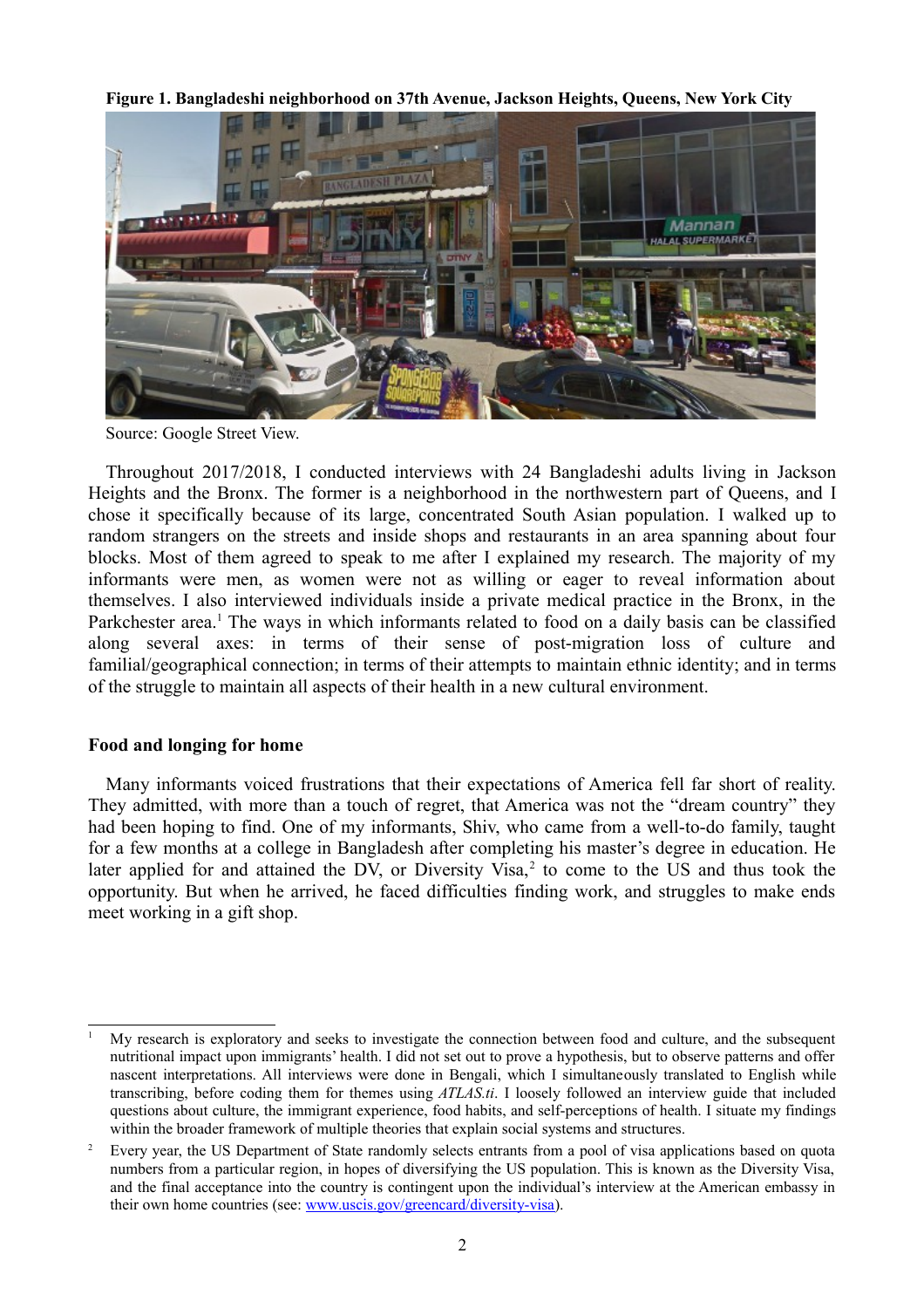#### **Figure 2. A Bangladeshi farmer harvesting rice**



(cc) Balaram Mahalder/Wikimedia Commons (CC BY-SA 3.0).

Before settling here, respondents had never lived away from their homes, so they all remarked that they missed their families. To this day, it remains customary in many Asian countries to live in extended family units. Consequently, those who migrated by themselves suddenly felt lost and alone. The process of incorporation is also an inherently embodied one. In addition to feeling the loss of those left behind, informants also explained how they missed the sights, sounds, smells, tastes, and even the *feel* of Bangladesh.



## **Figure 3. A dried-fish market in Chittagong, Bangladesh**

(cc) Silver Blue/Wikimedia Commons (CC BY-SA 2.0).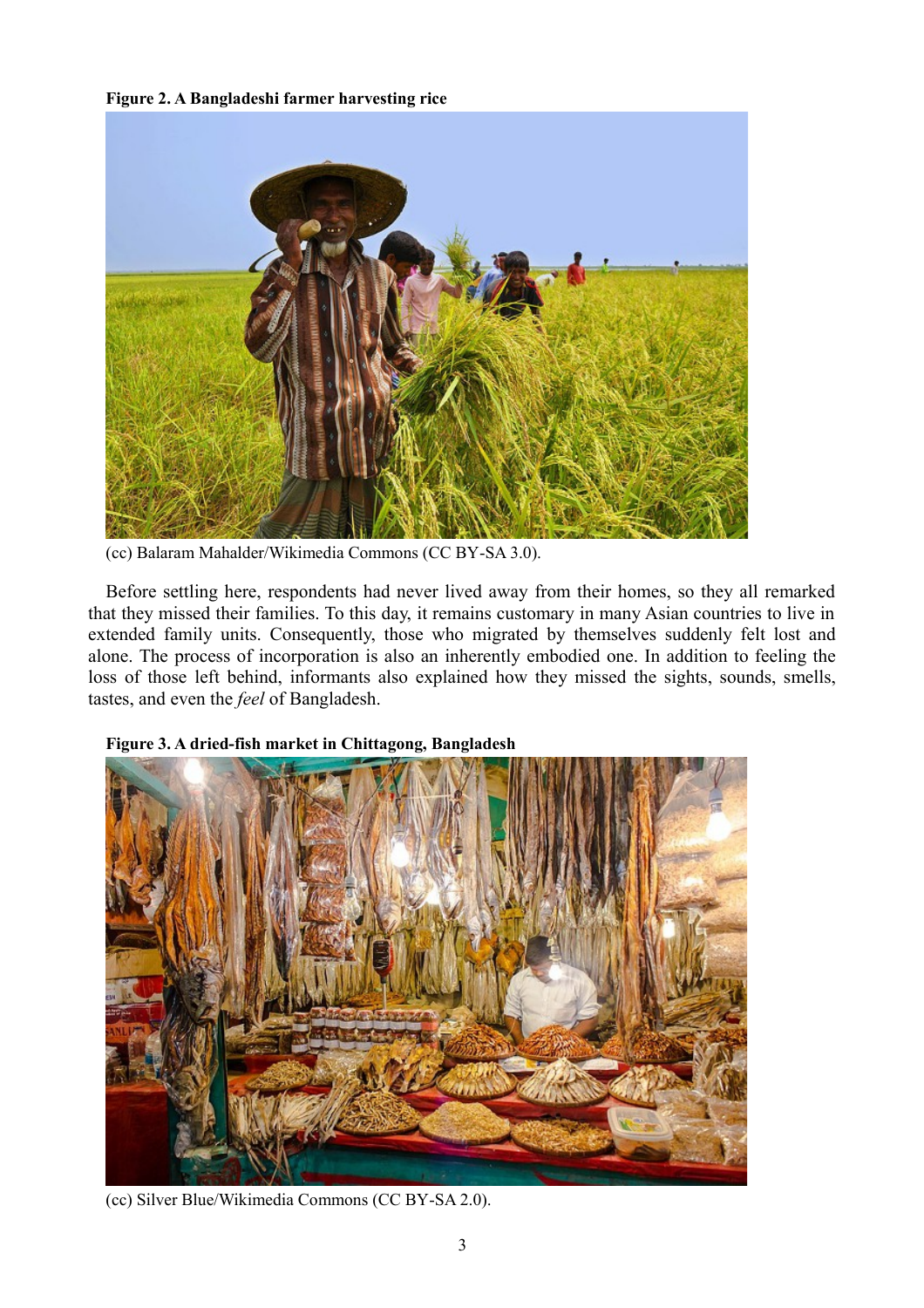#### **Food as a marker of identity**

Saira, a mother of two in her late forties, knowingly looked at me and said, "*Mache bhaate bangali*," which refers to a combination of fish and rice. This idiom is symbolic of the Bengali identity, encompassing both the culture and the food. Fish and rice, both of which are staples in Bangladesh, epitomize Bangladeshi cuisine as well as culture. Other South Asian nations like Pakistan and India do not place such significance on fish, and it is what actually distinguishes Bangladesh itself as a "country of rivers" with food reflective of its geography.

When I asked Saira to distinguish between what she considers "Bangladeshi" versus "American" or "foreign" food, she immediately recounted to me that idiom. She claimed foreigners "don't eat the way we do," stating that Bangladeshis use various "masala" (spices) to flavor their food, as opposed to foreigners only steaming or boiling and seasoning with salt and pepper. Collectivities define group identity by distinguishing between members and nonmembers (Lemert 2013). By stating that she prefers consuming spiced, and often hot, foods, Saira sets herself and others like her apart from those she considers to be "foreigners."





(cc) Debeshpaul001/Wikimedia Commons (CC BY-SA 4.0).

#### **Food and the challenge of health**

Eastern conceptions of health in relation to food are often markedly different from Western ones. The English word "healthy," for instance, has an unusual connotation in Bangladeshi circles depending on who is speaking. One young man in his early thirties complained that he had eaten much better when he lived in Bangladesh, noting that he had lost 15 to 20 pounds (7 to 9 kilograms)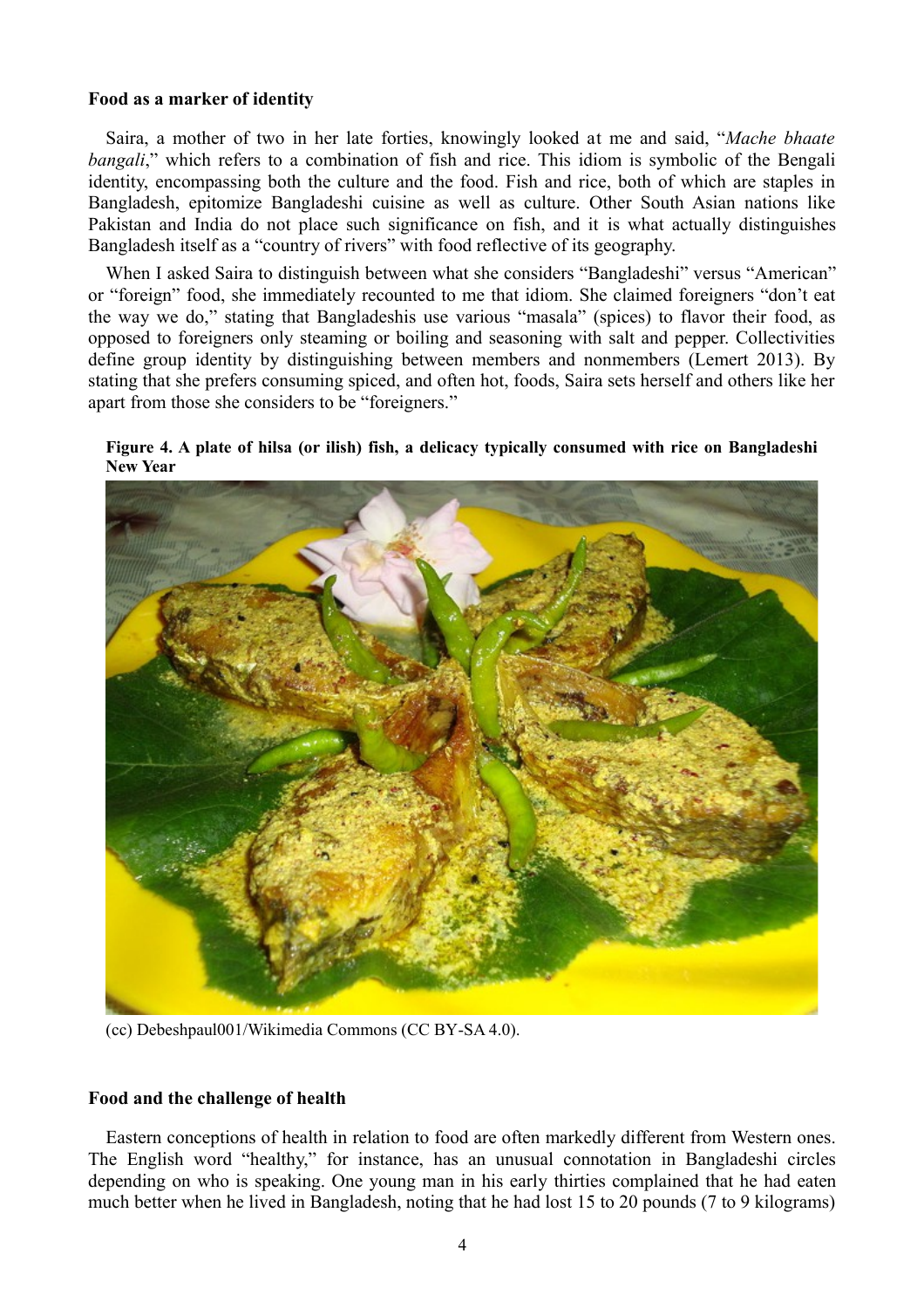after migrating to the US, primarily due to work-related stress. Being stick-thin has traditionally and historically been equated with poverty and/or malnutrition: having more flesh, or "meat," on one's body serves as a marker of wealth and status. In this context, the term, "health" implies a fuller, more well-rounded figure than the standard Western idealized notion of beauty—and by extension health—would deem acceptable. When informants were concerned about their health, they did not worry or feel self-conscious about the numbers on the scale so much as about the *implications* of being overweight or obese. But, regardless of appearance, weight was not a great concern, even among women.

Informants also conceptualized their health in relation to their mental state. For example, Shafiq, a man in his mid-fifties, stated:

To me, being healthy is someone who is at peace mentally, is happy. If you're stressed, you're not at peace mentally, so you can't be healthy […] I think to maintain good health, you can't have tension, you need to be stress-free, maintain your *namaaz* (obligatory prayer for Muslims five times daily).

Shafiq also brought elements of religion and spirituality into his self-perception of health. He, and other Muslim informants who regularly prayed, declared that this was an important factor in their emotional and mental well-being and, consequently, their physical health.

## **Figure 5. People praying in congregation at Baitul Mukarram National Mosque in Dhaka, Bangladesh; Muslims are obligated to pray five times daily**



(cc) Azim Khan Ronnie/Wikimedia Commons (CC BY-SA 4.0).

By contrast, some of the other informants, particularly the younger men and also, interestingly, mothers, had a more Western, medicalized perception of health. Many believed their health, with respect to their diet, had worsened after migration. A few spoke of having had to start watching what they ate due to high levels of cholesterol or "high sugar," meaning that they are borderline diabetic. Many of my respondents who expressed dissatisfaction about their own weight complained that they ate all of the right foods, yet their physicians had warned them about having high cholesterol, fat, and/or blood glucose levels. One middle-aged man reiterated traditionally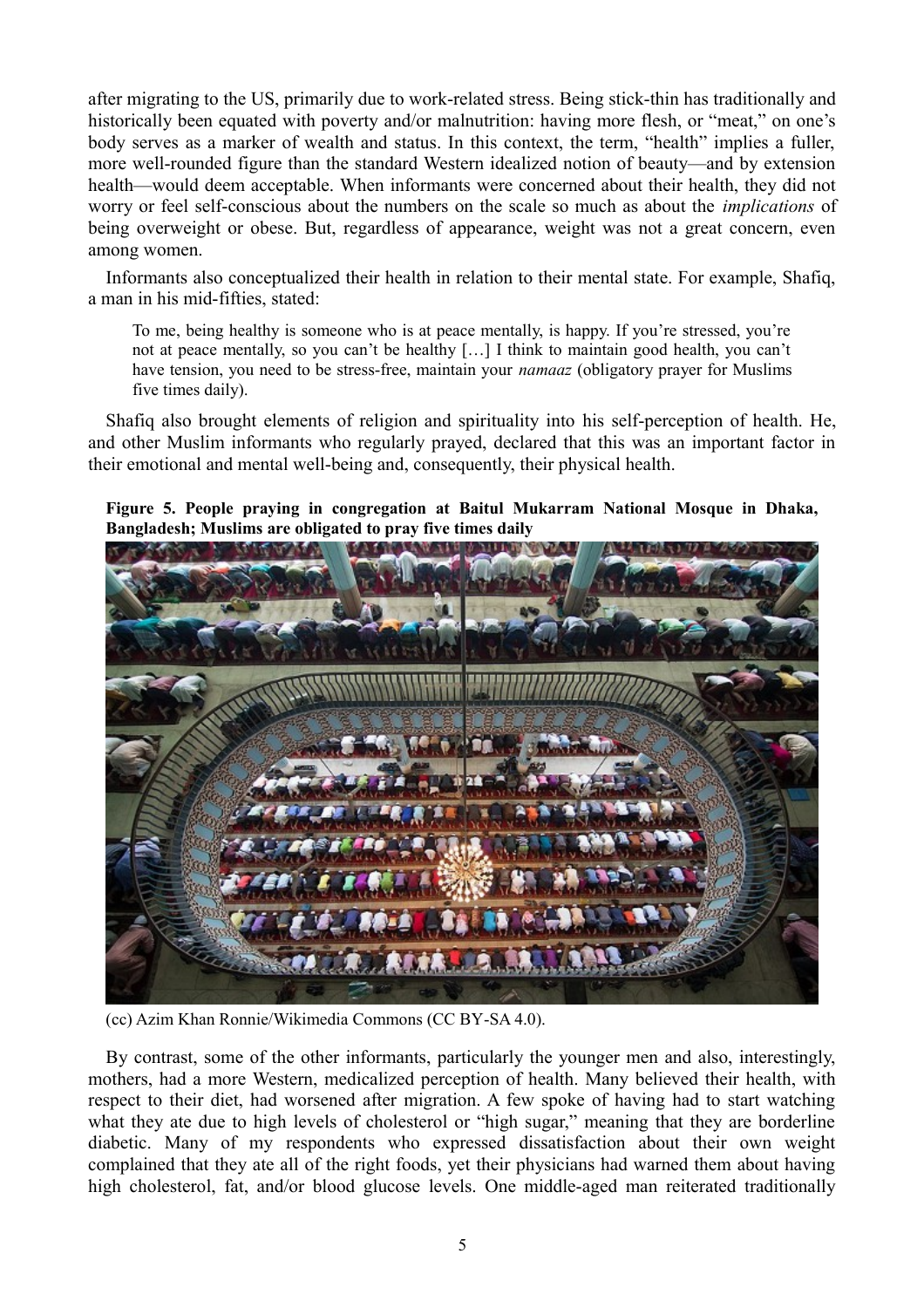Western understandings of maintaining one's weight in order to prevent chronic conditions like heart diseases, hypertension and diabetes. He explained that when cooking for himself, he did not like to use as much oil or spices, though when the women in the family cooked they tended to use more of these ingredients in order to preserve the richer flavor of the food.

In Bangladesh, urban dwellers, such as those living in the capital Dhaka, tend to have a less active daily routine. The majority of rural inhabitants are farmers, and even if they are not, getting from one place to another requires significant walking. But Dhaka's inhabitants may still have a lower risk of developing weight-related problems than urban Bangladeshis in the US. The fact that processed items are more expensive outside the US probably accounts for this paradox. While there are increasing numbers of fast-food joints in Bangladesh, particularly in urban areas, they are much higher-priced than groceries. Unlike in the US, purchasing fast food on a daily basis in Bangladesh is actually *more* expensive. Meat and fish also cost more than produce. Consequently, people in Bangladesh who have more money may have higher body mass indexes (BMIs), whereas the opposite occurs in the US. The general trend seems to be that rich immigrants are getting thinner, while immigrants on the lower rungs of the socioeconomic ladder gain weight.

Additionally, the work–life balance in Bangladesh tends to be better. On average, white-collar employees are able to leave at the end of the day without "bringing their work home" or "being available 24/7 remotely." So they have more time to spend on their own, and with friends and family. When Bangladeshis migrate to America, their formerly relaxed lifestyle turns upside down. The discourse on the proper maintenance of one's nutritional and physical health caters to an audience with the money and time to adhere to the guidelines. In contrast, my informants who worked long hours with few breaks in between often had to opt for cheap, fast, and unhealthy options such as items from Bangladeshi diners. Less affluent Bangladeshi immigrants assimilate to "American" ways of eating by choosing greasy, high-calorie items on the go.

#### **Conclusion**

While cultural beliefs and customs frequently color people's perceptions of their own health status, particularly in relation to their eating habits, they are not the culprits in this situation. It has been reported across several previous studies that immigrants often tend to be healthier than the native population upon arrival, but that the adoption of a Western diet may lead to worse health outcomes, particularly for less-affluent minority populations. To briefly reiterate, my interviewees inhabited ethnic enclaves that for the most part are isolated from mainstream American society and culture. As such, the immigrants, especially the older ones, hold fast to their own ideals of nutrition and health, and are not really influenced by their Western or American counterparts. At the same time, however, they are also forced to assimilate to their new environments and lives in certain ways. As it currently stands, the combined stress of living paycheck to paycheck, and the constant racing against time, dictate the lives of these immigrants.

Stories of food intertwine closely with those of power, capitalism, social interactions, and, of course, people's own perception and presentation of self in relation to others. Food is necessary for survival, and therefore comprises an integral component of our lives. Immigrants' interactions with food can be particularly fraught, because cooking and eating habits both negotiate their relationship to a "sending" culture and define (as well as being defined by) their relationship to a "receiving" culture. Ethnic enclaves in New York City are interesting cases, because these immigrants are among their own people. But if they happen to step outside these borders, they become exposed to "American" ways of eating and thinking about food and health. My informants were attached to flavors, ways of thinking about food, and customs around food that they associated with Bangladesh, but they were also performing difficult balancing acts as they adapted to life in a new